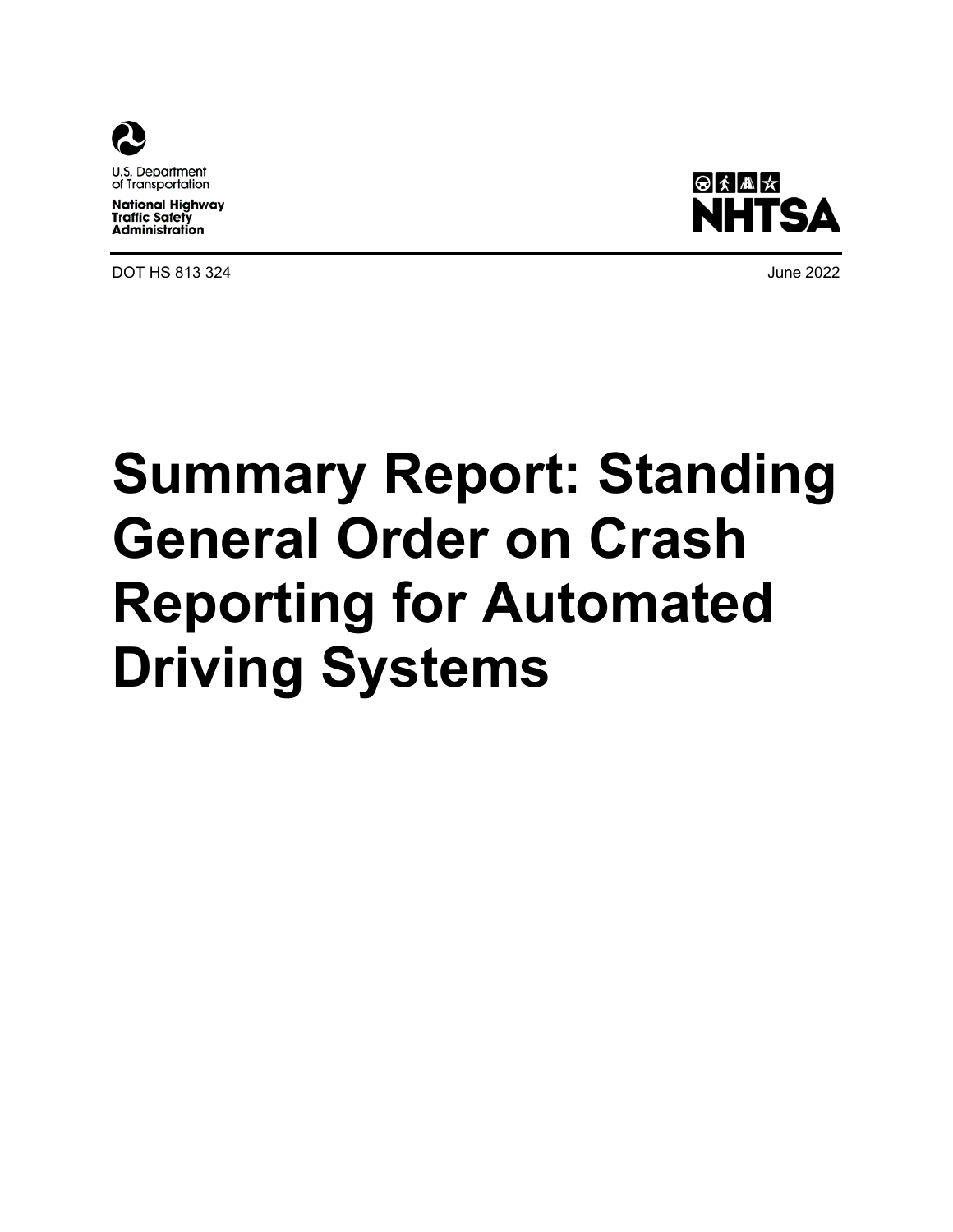# **Introduction**

In June 2021, the National Highway Traffic Safety Administration (NHTSA) issued a Standing General Order (the General Order) requiring identified manufacturers and operators (reporting entities) to report to the agency certain crashes involving vehicles equipped with SAE Levels 3 through 5 Automated Driving Systems  $(ADS)$ .<sup>[1](#page-1-0)</sup> While ADS vehicles are currently still in development, once mature, they will be capable of performing the entire dynamic driving task under defined operating conditions and will not require a human driver to monitor and supervise the automation system. There are currently no ADS vehicles for sale to the general public. While the General Order also covers vehicles equipped with SAE Level 2 Advanced Driver Assistance Systems (ADAS), that data summary is provided in a [separate report.](https://www.nhtsa.gov/document/summary-report-standing-general-order-adas-l2)

The General Order requires that reporting entities file incident reports for crashes involving ADS-equipped vehicles that occur on publicly accessible roads in the United States and its territories. Crashes involving an ADS-equipped vehicle are reportable if the ADS was in use at any time within 30 seconds of the crash and the crash resulted in property damage or injury.

NHTSA issued the General Order on June 29, 2021, and received the first ADS incident report on July 13, 2021. As of May 15, 2022, NHTSA has received incident reports for 130 ADSequipped vehicle crashes. Prior to the implementation of the General Order, NHTSA's sources of timely crash notifications were limited (e.g., media, vehicle owner questionnaire input, voluntary direct company outreach, and Early Warning Reporting) and generally inconsistent across manufacturers, including developers.

The General Order allows NHTSA to obtain timely and transparent notification of real-world crashes associated with ADS vehicles from manufacturers and operators. With these data, NHTSA can respond to crashes that raise safety concerns about ADS technologies through further investigation and enforcement. As an example, the General Order revealed a prototype ADS vehicle crash that led to a recall of the ADS software and an investigation regarding the adequacy of the remedy through an Information Request letter sent to the reporting entity. The information also provides transparency into the safety of vehicles equipped with this technology that are currently operating on public roads. It also provides crucial data necessary for research and for the development of policies to enhance the safety of these technologies. Safety is crucial to the deployment and public acceptance of new technologies and the General Order is an important measure in evaluating the safety of ADS technology.

#### **Data and Limitations**

 $\overline{a}$ 

Understanding the terms and requirements of the General Order, the data it aims to obtain, and the limitations of those data are crucial for accurate interpretation and analysis. The following should be considered when reviewing these data and other information.

## *Access to Crash Data May Affect Crash Reporting*

Crash data recording and telemetry capabilities may vary widely by manufacturer and driving automation system. ADS-equipped vehicles typically utilize multiple sensors and cameras and tend to have relatively advanced data recording and telemetry capabilities. As a result, crashes

<span id="page-1-0"></span><sup>&</sup>lt;sup>1</sup> For a description of the SAE International (SAE) levels of driving automation, see SAE J3016, "Taxonomy and Definitions for Terms Related to Driving Automation Systems for On-Road Motor Vehicles," April 2021.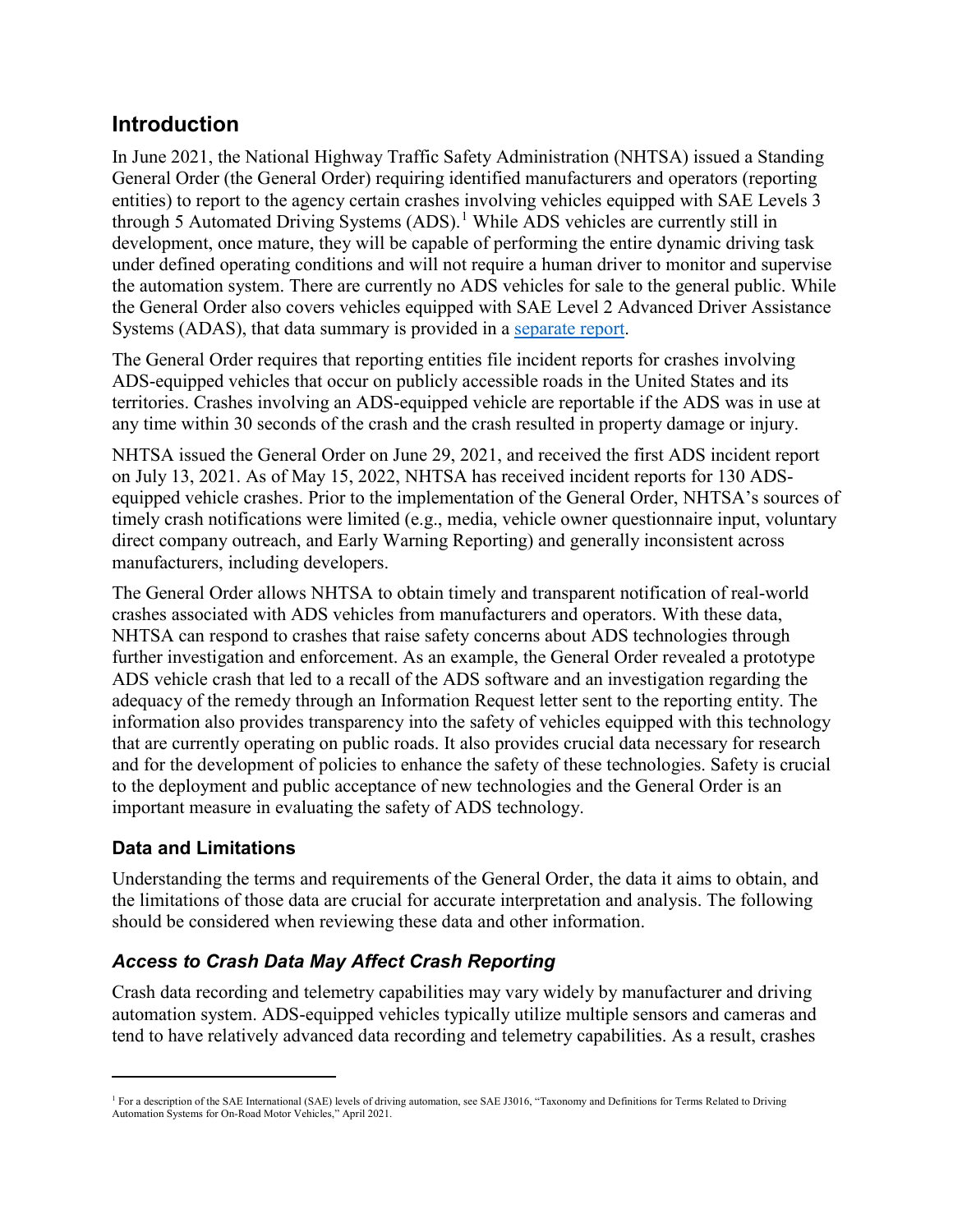involving ADS-equipped vehicles can generally be reported in a timely manner with great detail. However, it is important to keep in mind differences and variation in data recording and telemetry capabilities for different reporting entities when reviewing the Summary Incident Report Data.

## *Incident Report Data May Be Incomplete or Unverified*

A reporting entity is required to submit an incident report within a certain time from when it receives notice of a crash that may be reportable. This report is required regardless of whether the reporting entity has verified or agrees with the information. Therefore, initial reports may reflect incomplete or unknown information. A reporting entity that receives new or additional information after the initial report is submitted is required to submit an updated report but is not required to take additional affirmative actions to gather further details.

#### *Redacted Confidential Business Information and Personally Identifiable Information*

Confidential Business Information (CBI) requests have been made by multiple reporting entities for three data fields available to the public: *ADAS / ADS Version*, *Was vehicle within its ODD* [operational design domain] *at the time of the incident?* and *Narrative*. All Personally Identifiable Information (PII) has also been removed from the Summary Incident Report Data. Redactions of CBI and PII are noted in the data except for the VIN of the subject vehicle and the dates recorded in the report. The last 6 digits of the subject vehicle VIN have been withheld as PII, and dates are reported as month and year without the day.

## *The Same Crash May Have Multiple Reports*

For crashes involving an ADS vehicle that meet the reporting requirements of the General Order, the reporting entity may be required to submit multiple reports for a single crash (an initial report, a 10-day followup, and any subsequent updates). In addition, more than one entity may be responsible for reporting the same crash. For example, the vehicle manufacturer, ADS developer, and operator of the ADS vehicle may all be named in the General Order. This means that a single crash may have multiple reports from multiple entities. Consequently, the overall number of reports submitted does not equate to the total number of incidents and is not a meaningful safety metric.

## *Summary Incident Report Data Are Not Normalized*

Reporting entities are not required to submit information regarding the number of vehicles they have manufactured, the number of vehicles they are operating, or the distances traveled by those vehicles. Data required to contextualize the incident rates are limited. Data regarding the number of crashes reported for any given manufacturer or operator have not, therefore, been normalized or adjusted by any measure of exposure, including operational design domains or vehicle miles traveled. For example, a reporting entity could report an absolute number of crashes that is higher than another reporting entity but operate a higher number of vehicles for many more miles.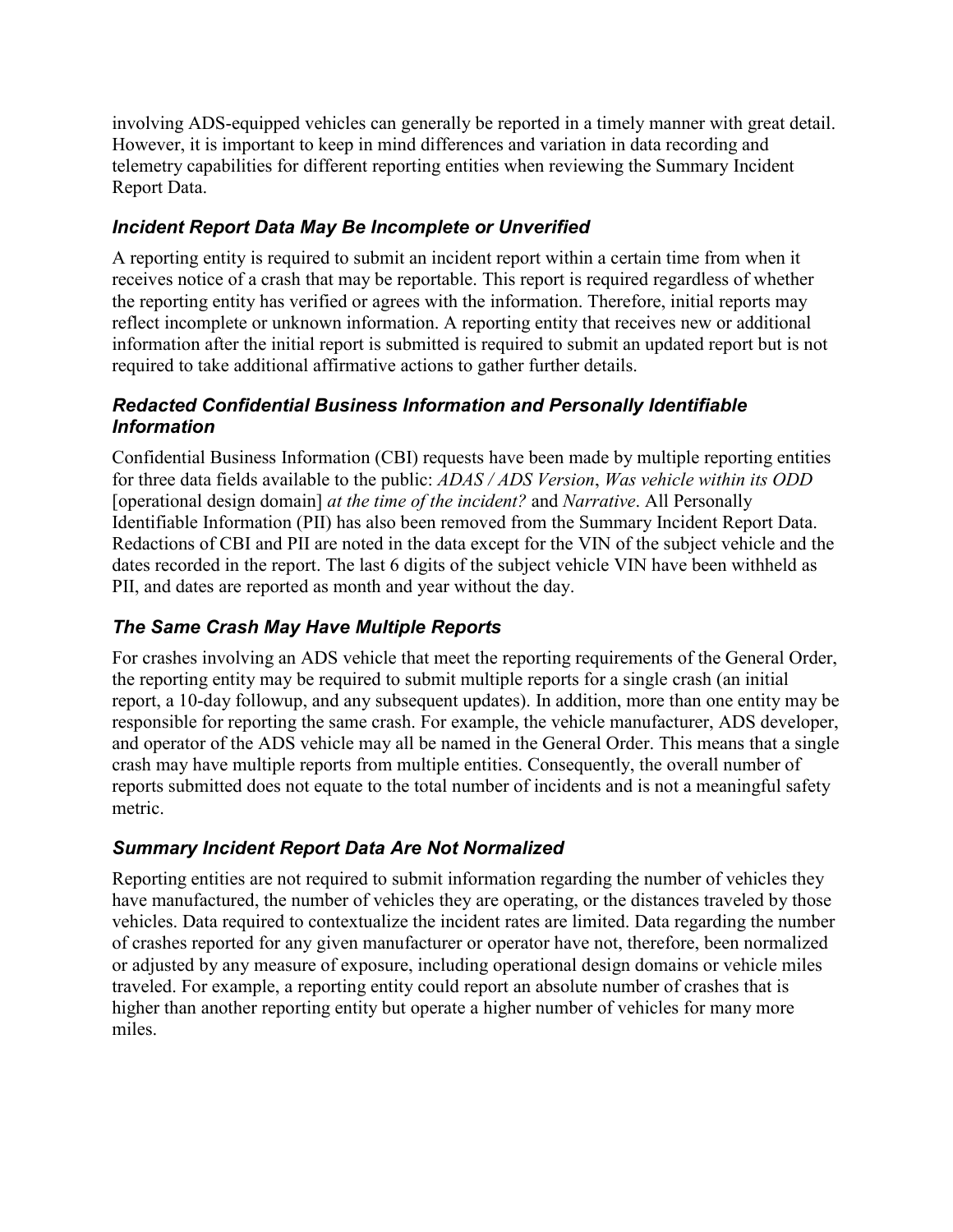# **Observations**

Observations from reported crashes of ADS-equipped vehicles are presented in this section using data reported through May 15, 2022. It is important to note that these crashes are categorized based on what driving automation system was reported as being equipped on the vehicle, not on what system was reported to be engaged at the time of the incident. In some cases, reporting entities may mistakenly classify the onboard automation system as ADS when it is actually Level 2 ADAS (and vice versa). NHTSA is currently working with reporting entities to correct this information and to improve data quality in future reporting.

As of May 15, 2022, 25 reporting entities have submitted incident reports for 130 crashes involving ADS-equipped vehicles. When multiple versions of a report exist from a specific entity, the values from the latest report are used. Reports where the latest *ADS Equipped?* field is blank or contains *Unknown, see Narrative* or *No* have not been included in this data analysis. There may be cases where more than one report is submitted for a crash, resulting in duplicate counts if sufficient information is not available to match the reports to the same crash. All reports and associated data definitions, including reports not covered by this analysis, are available at [NHTSA.gov/SGOcrashReporting.](https://www.nhtsa.gov/SGOcrashReporting)

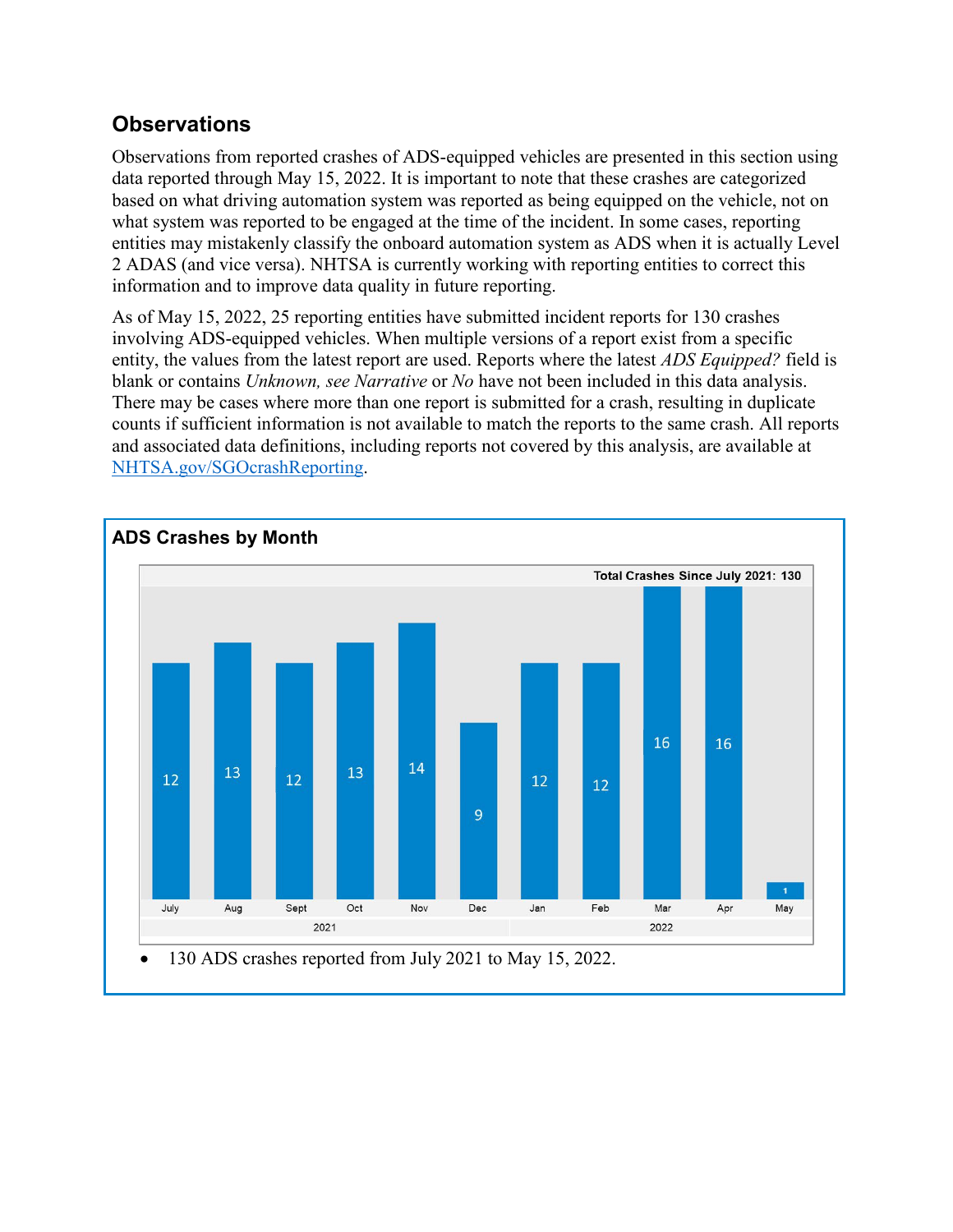

• The major sources of ADS crash reports were telematics, field reports from reporting entity employees, and testing communications.

*Note: Multiple reports and sources for the same crash result in a total number of sources greater than the number of crashes.*



• Waymo, Transdev, and Cruise reported the most ADS crashes.

*Note: The sum of the results shown in this figure are greater than the total number of crashes because multiple entities can report the same crash.*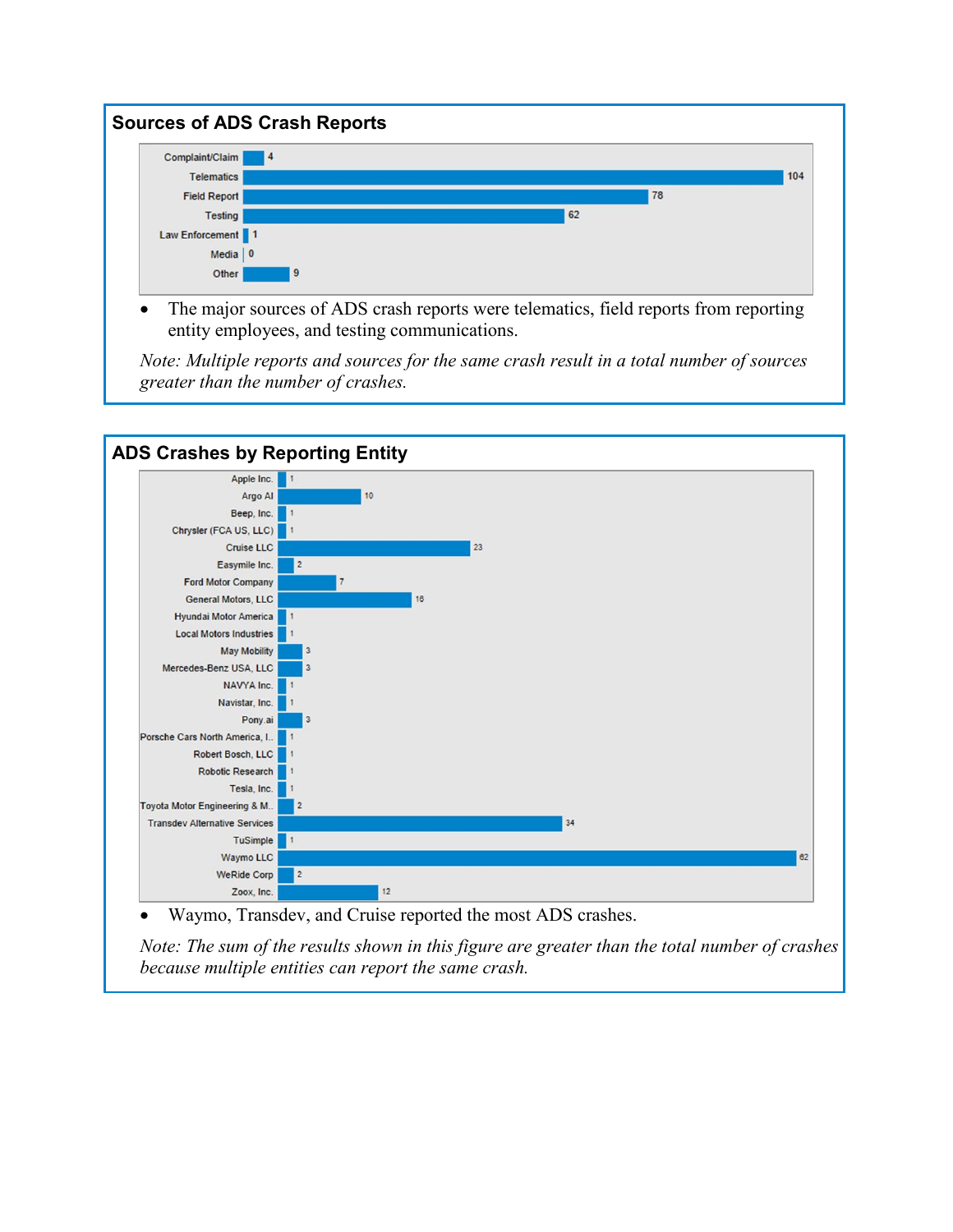

108 of the specified crashes had no reported injuries.

*Note: Reports by multiple entities for the same crash containing different information can result in totals greater than the number of crashes.* 



• 108 of ADS-involved crashes reported collisions with another vehicle.

 $\overline{a}$ 

• 11 crashes involved a vulnerable road user<sup>[2](#page-5-0)</sup> (7 with cyclists, 2 with motorcycles, 2 *Non*-*Motorist: Other* crashes were with electric scooters).

*Note: The sum of the results shown in this figure may be greater than the total number of crashes because multiple entities may report different information for the same crash.* 

<span id="page-5-0"></span><sup>&</sup>lt;sup>2</sup> "Vulnerable Road User" includes any person who is not an occupant of a motor vehicle with more than three wheels. This definition includes, but is not limited to, pedestrians, people traveling in wheelchairs, bicyclists, motorcyclists, and riders or occupants of other transport vehicles that are not motor vehicles, such as all-terrain vehicles and tractors.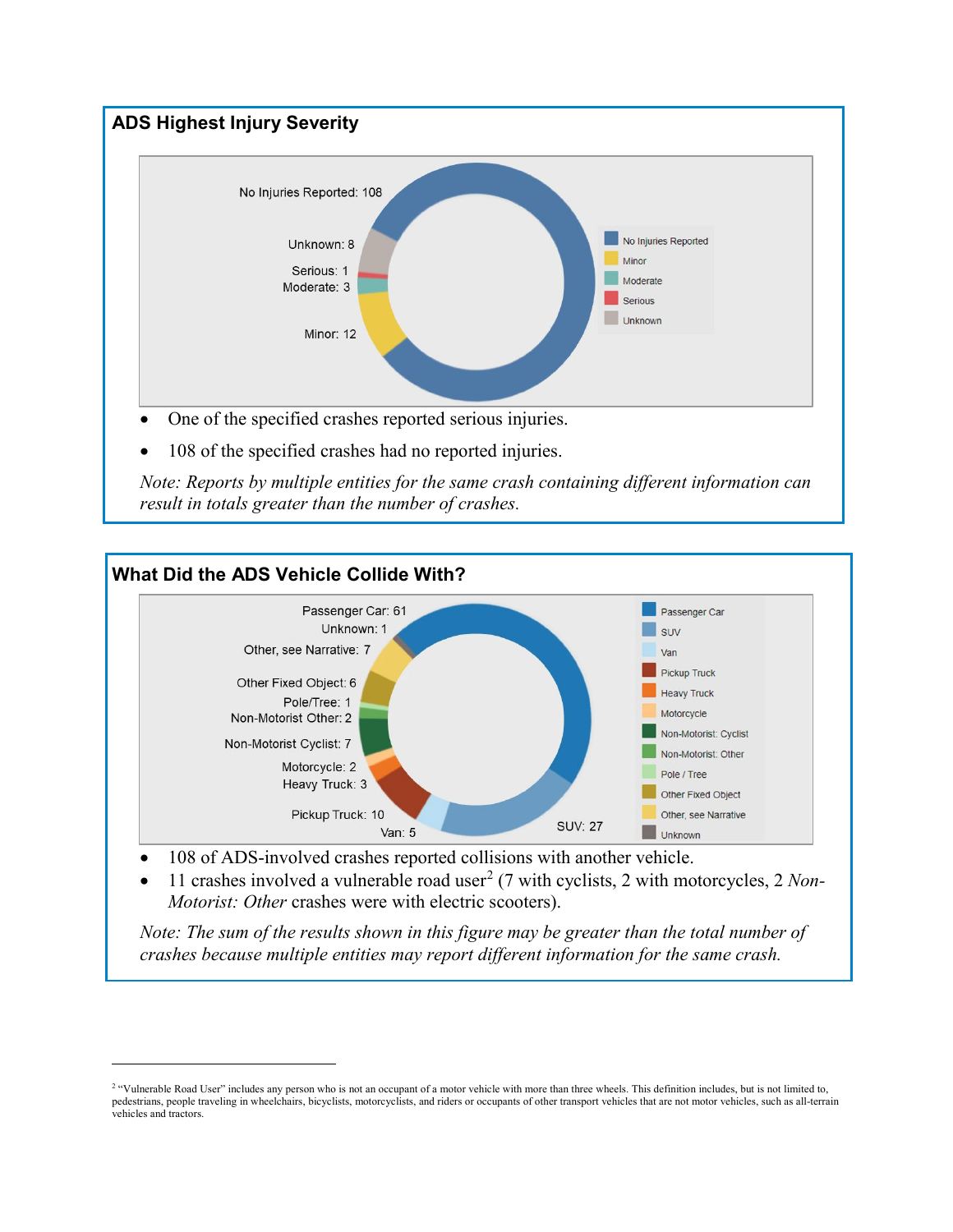

When damage was reported, the ADS-equipped vehicles were most commonly damaged in the rear.

*Note: Damage may occur in several areas of a vehicle during a crash (e.g., angled impact that damages left front and left side of vehicle).*



# **More Information**

Summary incident report data reported to the agency under the General Order and additional information are available at [NHTSA.gov/SGOcrashReporting.](https://www.nhtsa.gov/SGOcrashReporting)